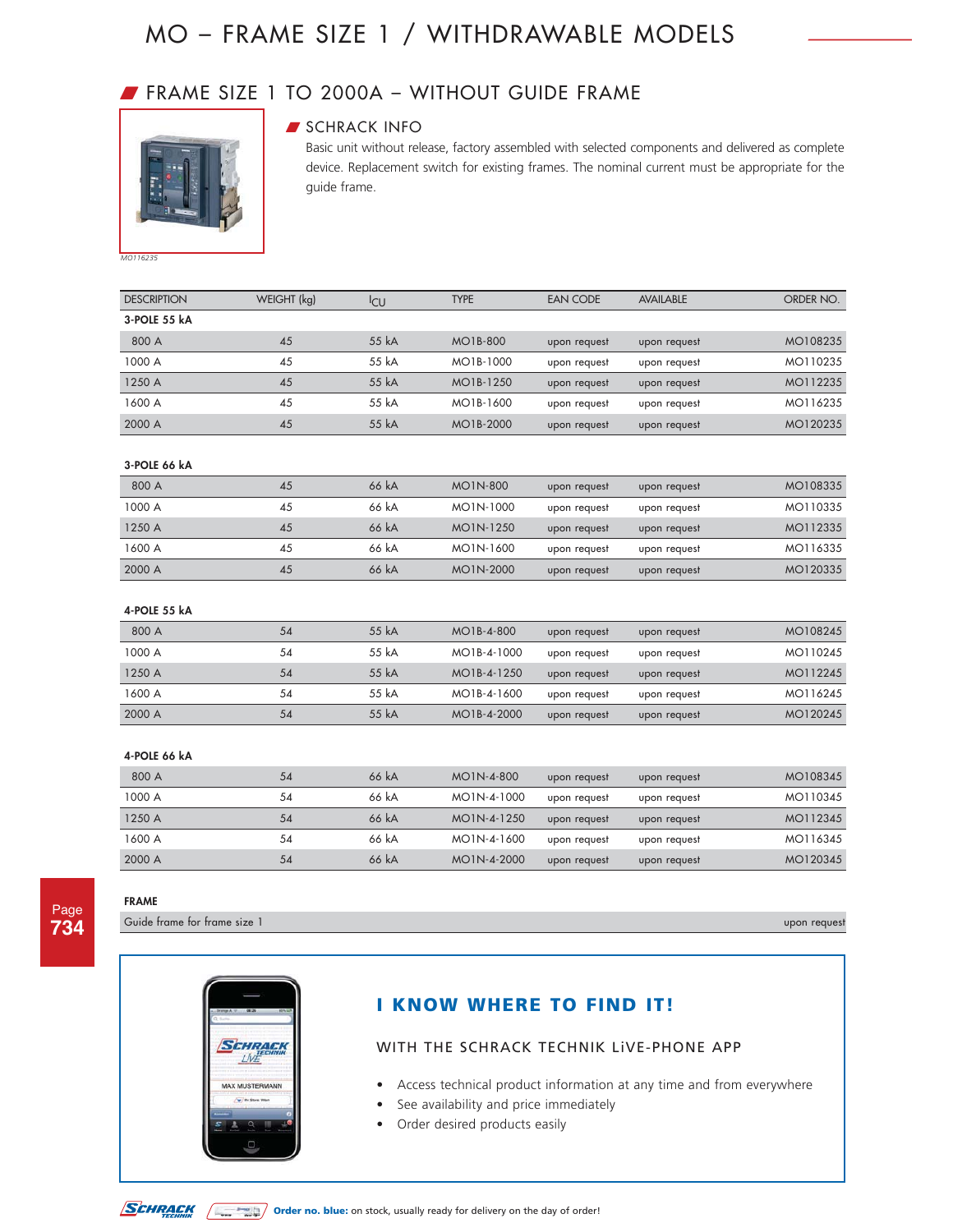### W FRAME SIZE 1 TO 2000A – WITH GUIDE FRAME, REAR-SIDE CONNECTION, HORIZONTAL





### **SCHRACK INFO**

Basic unit without release, factory assembled with selected components and delivered as complete device.

| <b>DESCRIPTION</b> | WEIGHT (kg) | <sup>I</sup> CU | <b>TYPE</b> | EAN CODE<br><b>AVAILABLE</b> | ORDER NO. |
|--------------------|-------------|-----------------|-------------|------------------------------|-----------|
| 3-POLE 55 kA       |             |                 |             |                              |           |
| 800 A              | 70          | 55 kA           | MO1B-800    | upon request<br>upon request | MO108236  |
| 1000 A             | 70          | 55 kA           | MO1B-1000   | 9004840413397                | MO110236  |
| 1250 A             | 70          | 55 kA           | MO1B-1250   | 9004840413434                | MO112236  |
| 1600 A             | 70          | 55 kA           | MO1B-1600   | 9004840413472                | MO116236  |
| 2000 A             | 70          | 55 kA           | MO1B-2000   | 9004840685565                | MO120236  |

#### **3-POLE 66 kA**

| 800 A  | 70 | 66 kA | MO1N-800  | upon request  | upon request | MO108336 |
|--------|----|-------|-----------|---------------|--------------|----------|
| 1000 A | 70 | 66 kA | MO1N-1000 | 9004840413410 |              | MO110336 |
| 1250 A | 70 | 66 kA | MO1N-1250 | 9004840413458 |              | MO112336 |
| 1600 A | 70 | 66 kA | MO1N-1600 | 9004840413496 |              | MO116336 |
| 2000 A | 70 | 66 kA | MO1N-2000 | 9004840685626 |              | MO120336 |

#### **4-POLE 55 kA**

| 800 A  | 84 | 55 kA | MO1B-4-800  | upon request  | upon request | MO108246 |
|--------|----|-------|-------------|---------------|--------------|----------|
| 1000 A | 84 | 55 kA | MO1B-4-1000 | 9004840413403 |              | MO110246 |
| 1250 A | 84 | 55 kA | MO1B-4-1250 | 9004840413441 |              | MO112246 |
| 1600 A | 84 | 55 kA | MO1B-4-1600 | 9004840413489 |              | MO116246 |
| 2000 A | 84 | 55 kA | MO1B-4-2000 | 9004840685596 |              | MO120246 |

#### **4-POLE 66 kA**

| 800 A  | 84 | 66 kA | MO1N-4-800  | upon request<br>upon request | MO108346 |
|--------|----|-------|-------------|------------------------------|----------|
| 1000 A | 84 | 66 kA | MO1N-4-1000 | 9004840413427                | MO110346 |
| 1250 A | 84 | 66 kA | MO1N-4-1250 | 9004840413465                | MO112346 |
| 1600 A | 84 | 66 kA | MO1N-4-1600 | 9004840413502                | MO116346 |
| 2000 A | 84 | 66 kA | MO1N-4-2000 | 9004840685657                | MO120346 |



### **I KNOW WHERE TO FIND IT!**

- Finding product information made easy
- Buying products around the clock
- Quick access customer service



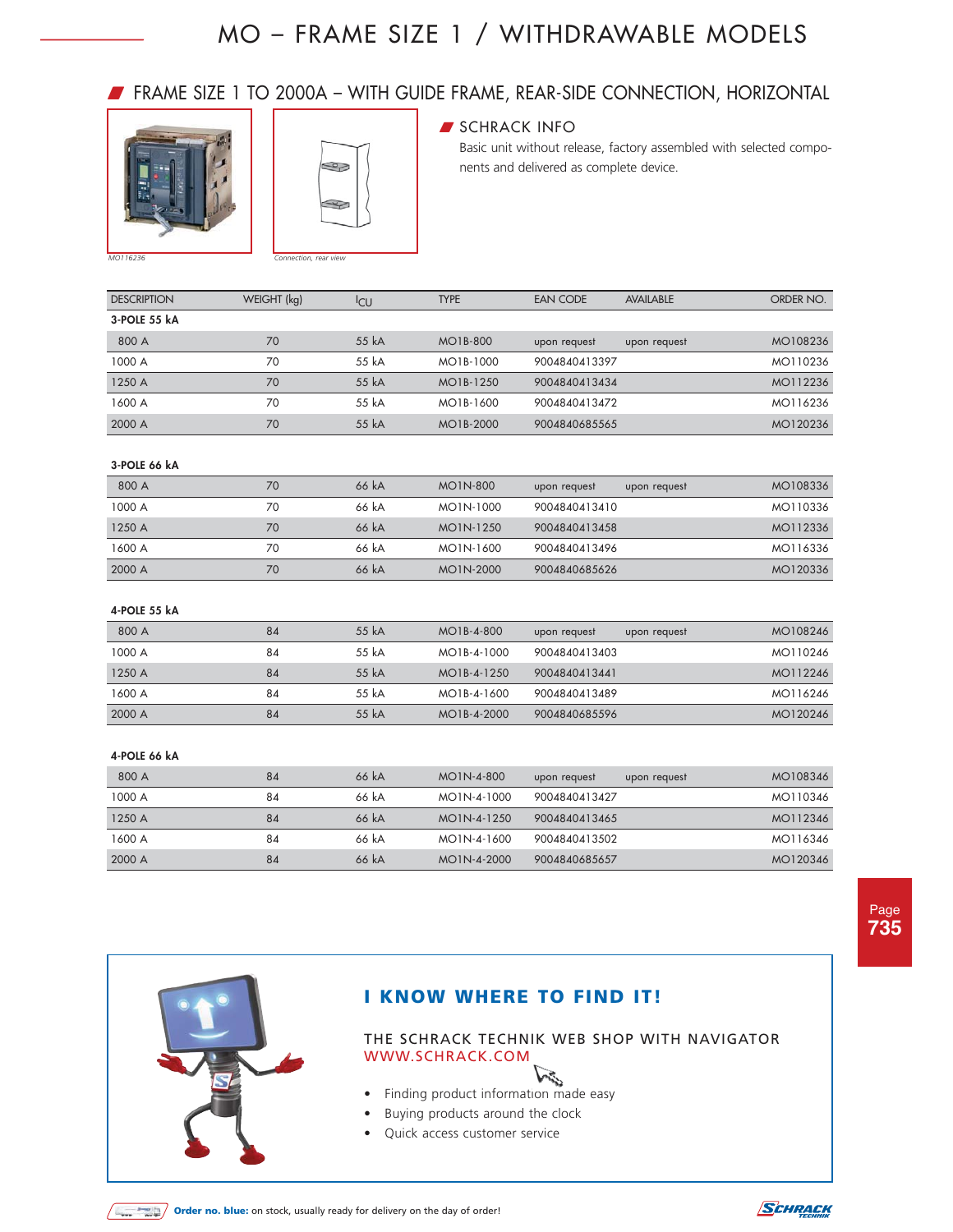### W FRAME SIZE 1 TO 2000A – WITH GUIDE FRAME, REAR-SIDE CONNECTION, VERTICAL





### SCHRACK INFO

Basic unit without release, factory assembled with selected components and delivered as complete device.

| <b>DESCRIPTION</b> | WEIGHT (kg) | <sup>I</sup> CU | <b>TYPE</b> | <b>EAN CODE</b> | <b>AVAILABLE</b> | ORDER NO. |
|--------------------|-------------|-----------------|-------------|-----------------|------------------|-----------|
| 3-POLE 55 kA       |             |                 |             |                 |                  |           |
| 800 A              | 70          | 55 kA           | MO1B-800    | upon request    | upon request     | MO108237  |
| 1000 A             | 70          | 55 kA           | MO1B-1000   | upon request    | upon request     | MO110237  |
| 1250 A             | 70          | 55 kA           | MO1B-1250   | upon request    | upon request     | MO112237  |
| 1600 A             | 70          | 55 kA           | MO1B-1600   | upon request    | upon request     | MO116237  |
| 2000 A             | 70          | 55 kA           | MO1B-2000   | upon request    | upon request     | MO120237  |

#### **3-POLE 66 kA**

| 800 A  | 70 | 66 kA | MO1N-800  | upon request | upon request | MO108337 |
|--------|----|-------|-----------|--------------|--------------|----------|
| 1000 A | 70 | 66 kA | MO1N-1000 | upon request | upon request | MO110337 |
| 1250 A | 70 | 66 kA | MO1N-1250 | upon request | upon request | MO112337 |
| 1600 A | 70 | 66 kA | MO1N-1600 | upon request | upon request | MO116337 |
| 2000 A | 70 | 66 kA | MO1N-2000 | upon request | upon request | MO120337 |

#### **4-POLE 55 kA**

| 800 A  | 84 | 55 kA | MO1B-4-800  | upon request | upon request | MO108247 |
|--------|----|-------|-------------|--------------|--------------|----------|
| 1000 A | 84 | 55 kA | MO1B-4-1000 | upon request | upon request | MO110247 |
| 1250 A | 84 | 55 kA | MO1B-4-1250 | upon request | upon request | MO112247 |
| 1600 A | 84 | 55 kA | MO1B-4-1600 | upon request | upon request | MO116247 |
| 2000 A | 84 | 55 kA | MO1B-4-2000 | upon request | upon request | MO120247 |

#### **4-POLE 66 kA**

| 800 A  | 84 | 66 kA | MO1N-4-800  | upon request | upon request | MO108347 |
|--------|----|-------|-------------|--------------|--------------|----------|
| 1000 A | 84 | 66 kA | MO1N-4-1000 | upon request | upon request | MO110347 |
| 1250 A | 84 | 66 kA | MO1N-4-1250 | upon request | upon request | MO112347 |
| 1600 A | 84 | 66 kA | MO1N-4-1600 | upon request | upon request | MO116347 |
| 2000 A | 84 | 66 kA | MO1N-4-2000 | upon request | upon request | MO120347 |



### **I KNOW WHERE TO FIND IT!**

- Access technical product information at any time and from everywhere
- See availability and price immediately
- Order desired products easily

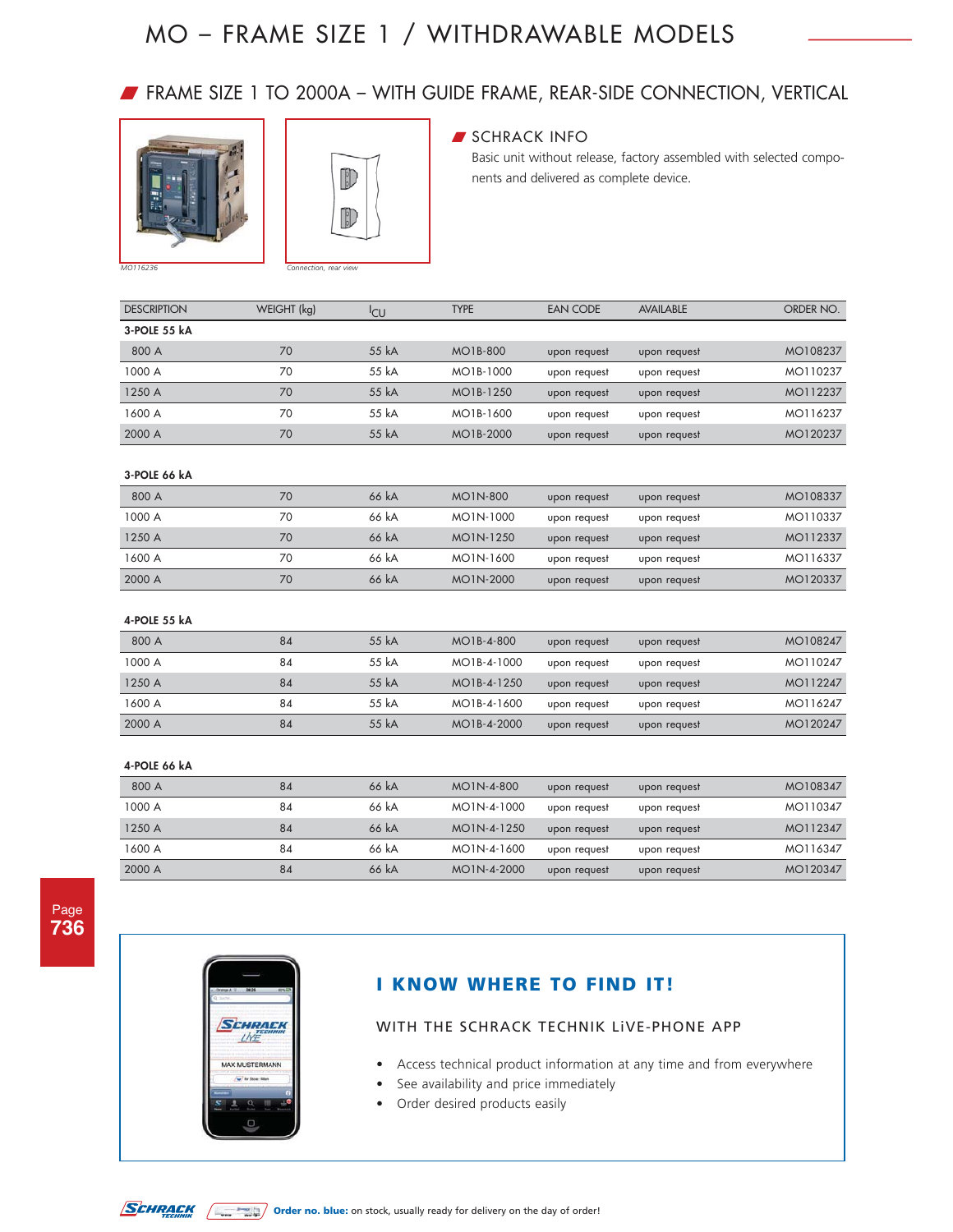### W FRAME SIZE 1 TO 2000A – WITH GUIDE FRAME AND CONNECTING FLANGE





### **SCHRACK INFO**

Basic unit without release, factory assembled with selected components and delivered as complete device.

| <b>DESCRIPTION</b> | WEIGHT (kg) | <sup>I</sup> CU | <b>TYPE</b> | <b>EAN CODE</b> | <b>AVAILABLE</b> | ORDER NO. |
|--------------------|-------------|-----------------|-------------|-----------------|------------------|-----------|
| 3-POLE 55 kA       |             |                 |             |                 |                  |           |
| 800 A              | 70          | 55 kA           | MO1B-800    | upon request    | upon request     | MO108238  |
| 1000 A             | 70          | 55 kA           | MO1B-1000   | upon request    | upon request     | MO110238  |
| 1250 A             | 70          | 55 kA           | MO1B-1250   | upon request    | upon request     | MO112238  |
| 1600 A             | 70          | 55 kA           | MO1B-1600   | upon request    | upon request     | MO116238  |
| 2000 A             | 70          | 55 kA           | MO1B-2000   | upon request    | upon request     | MO120238  |

#### **3-POLE 66 kA**

| 800 A  | 70 | 66 kA | MO1N-800  | upon request | upon request | MO108338 |
|--------|----|-------|-----------|--------------|--------------|----------|
| 1000 A | 70 | 66 kA | MO1N-1000 | upon request | upon request | MO110338 |
| 1250 A | 70 | 66 kA | MO1N-1250 | upon request | upon request | MO112338 |
| 1600 A | 70 | 66 kA | MO1N-1600 | upon request | upon request | MO116338 |
| 2000 A | 70 | 66 kA | MO1N-2000 | upon request | upon request | MO120338 |

#### **4-POLE 55 kA**

| 800 A  | 84 | 55 kA | MO1B-4-800  | upon request | upon request | MO108248 |
|--------|----|-------|-------------|--------------|--------------|----------|
| 1000 A | 84 | 55 kA | MO1B-4-1000 | upon request | upon request | MO110248 |
| 1250 A | 84 | 55 kA | MO1B-4-1250 | upon request | upon request | MO112248 |
| 1600 A | 84 | 55 kA | MO1B-4-1600 | upon request | upon request | MO116248 |
| 2000 A | 84 | 55 kA | MO1B-4-2000 | upon request | upon request | MO120248 |

#### **4-POLE 66 kA**

| 800 A  | 84 | 66 kA | MO1N-4-800  | upon request | upon request | MO108348 |
|--------|----|-------|-------------|--------------|--------------|----------|
| 1000 A | 84 | 66 kA | MO1N-4-1000 | upon request | upon request | MO110348 |
| 1250 A | 84 | 66 kA | MO1N-4-1250 | upon request | upon request | MO112348 |
| 1600 A | 84 | 66 kA | MO1N-4-1600 | upon request | upon request | MO116348 |
| 2000 A | 84 | 66 kA | MO1N-4-2000 | upon request | upon request | MO120348 |

Page **737**



### **I KNOW WHERE TO FIND IT!**

- Vin • Finding product information made easy
- Buying products around the clock
- Quick access customer service



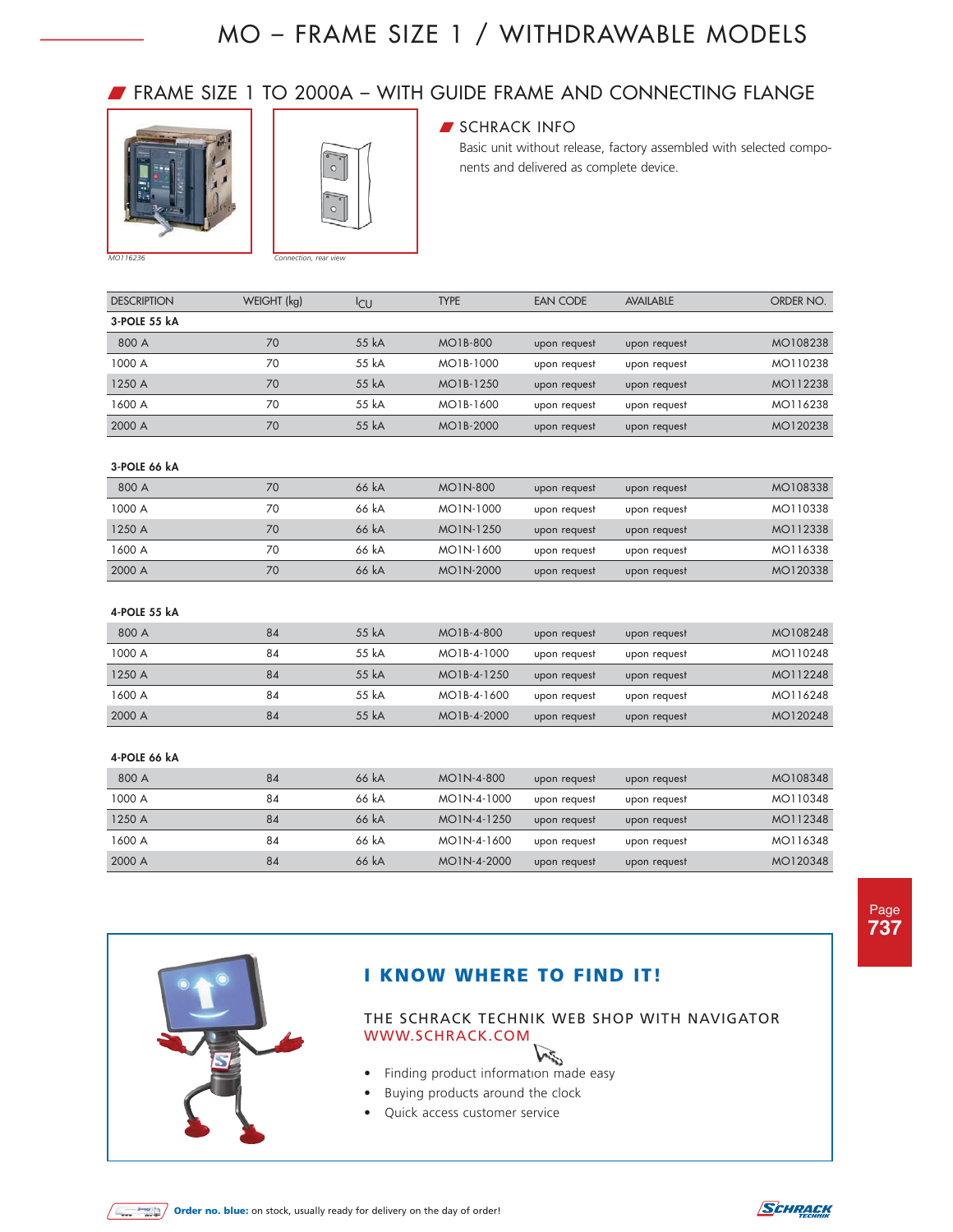### W FRAME SIZE 2 TO 3200A – WITHOUT GUIDE FRAME



### **SCHRACK INFO**

Basic unit without release, factory assembled with selected components and delivered as complete device. Replacement switch for existing frames. The nominal current must be appropriate for the guide frame.

*MO232335*

| <b>DESCRIPTION</b> | WEIGHT (kg) | <sup>I</sup> CU | <b>TYPE</b> | <b>EAN CODE</b> | <b>AVAILABLE</b> | ORDER NO. |
|--------------------|-------------|-----------------|-------------|-----------------|------------------|-----------|
| 3-POLE 66 kA       |             |                 |             |                 |                  |           |
| 2000 A             | 60          | 66 kA           | MO2B-2000   | upon request    | upon request     | MO220235  |
| 2500 A             | 63          | 66 kA           | MO2B-2500   | upon request    | upon request     | MO225235  |
|                    |             |                 |             |                 |                  |           |
| 3-POLE 80 kA       |             |                 |             |                 |                  |           |
| 800 A              | 60          | 80 kA           | MO2N-800    | upon request    | upon request     | MO208335  |
| 1000 A             | 60          | 80 kA           | MO2N-1000   | upon request    | upon request     | MO210335  |
| 1250 A             | 60          | 80 kA           | MO2N-1250   | upon request    | upon request     | MO212335  |
| 1600 A             | 60          | 80 kA           | MO2N-1600   | upon request    | upon request     | MO216335  |
| 2000 A             | 60          | 80 kA           | MO2N-2000   | upon request    | upon request     | MO220335  |
| 2500 A             | 63          | 80 kA           | MO2N-2500   | upon request    | upon request     | MO225335  |
| 3200 A             | 68          | 80 kA           | MO2N-3200   | upon request    | upon request     | MO232335  |
|                    |             |                 |             |                 |                  |           |
| 4-POLE 66 kA       |             |                 |             |                 |                  |           |
| 2000 A             | 72          | 66 kA           | MO2B-4-2000 | upon request    | upon request     | MO220245  |
| 2500 A             | 76          | 66 kA           | MO2B-4-2500 | upon request    | upon request     | MO225245  |
|                    |             |                 |             |                 |                  |           |
| 4-POLE 80 kA       |             |                 |             |                 |                  |           |
| 800 A              | 72          | 80 kA           | MO2N-4-800  | upon request    | upon request     | MO208345  |
| 1000 A             | 72          | 80 kA           | MO2N-4-1000 | upon request    | upon request     | MO210345  |
| 1250 A             | 72          | 80 kA           | MO2N-4-1250 | upon request    | upon request     | MO212345  |
| 1600 A             | 72          | 80 kA           | MO2N-4-1600 | upon request    | upon request     | MO216345  |
| 2000 A             | 72          | 80 kA           | MO2N-4-2000 | upon request    | upon request     | MO220345  |
| 2500 A             | 76          | 80 kA           | MO2N-4-2500 | upon request    | upon request     | MO225345  |
| 3200 A             | 82          | 80 kA           | MO2N-4-3200 | upon request    | upon request     | MO232345  |

**FRAME**

Guide frame for frame size 2 upon request

Page **738**



### **I KNOW WHERE TO FIND IT!**

- Access technical product information at any time and from everywhere
- See availability and price immediately
- Order desired products easily

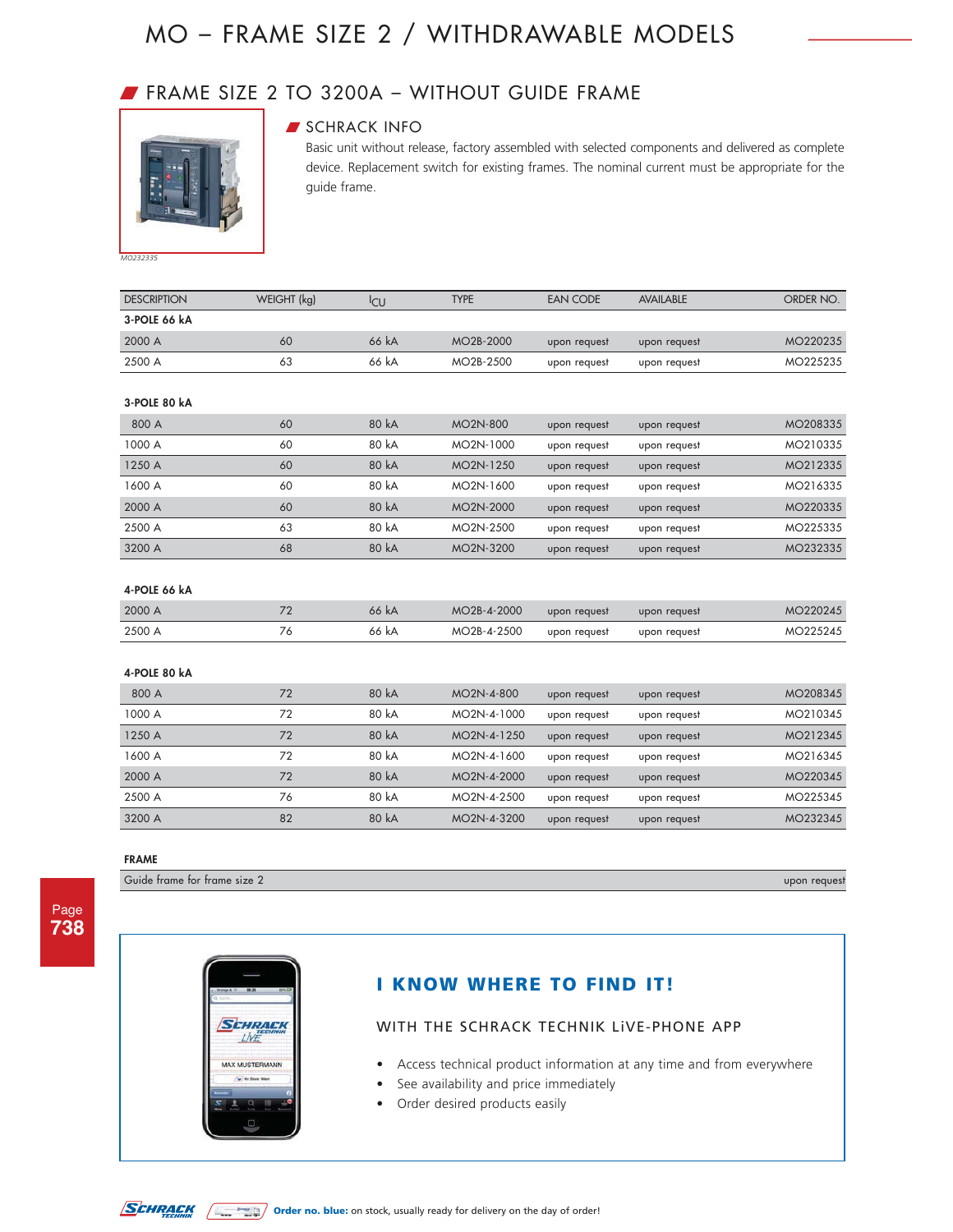### W FRAME SIZE 2 TO 3200A – WITH GUIDE FRAME, REAR-SIDE CONNECTION, HORIZONTAL





#### **SCHRACK INFO**

Basic unit without release, factory assembled with selected components and delivered as complete device.

| <b>DESCRIPTION</b> | WEIGHT (kg) | <sup>I</sup> CU | <b>TYPE</b>            | EAN CODE      | <b>AVAILABLE</b> | ORDER NO. |
|--------------------|-------------|-----------------|------------------------|---------------|------------------|-----------|
| 3-POLE 66 kA       |             |                 |                        |               |                  |           |
| 2000 A             | 01          | 66 kA           | MO <sub>2</sub> B-2000 | 9004840413557 |                  | MO220236  |
| 2500 A             | 02          | 66 kA           | MO2B-2500              | 9004840413595 |                  | MO225236  |

#### **3-POLE 80 kA**

| 800 A  | 91  | 80 kA | MO <sub>2</sub> N-800  | upon request  | upon request | MO208336 |
|--------|-----|-------|------------------------|---------------|--------------|----------|
| 1000 A | 91  | 80 kA | MO2N-1000              | upon request  | upon request | MO210336 |
| 1250 A | 91  | 80 kA | MO <sub>2</sub> N-1250 | upon request  | upon request | MO212336 |
| 1600 A | 91  | 80 kA | MO <sub>2N</sub> -1600 | 9004840413533 |              | MO216336 |
| 2000 A | 91  | 80 kA | MO <sub>2</sub> N-2000 | 9004840413571 |              | MO220336 |
| 2500 A | 102 | 80 kA | MO <sub>2</sub> N-2500 | 9004840413618 |              | MO225336 |
| 3200 A | 113 | 80 kA | MO <sub>2</sub> N-3200 | 9004840413656 |              | MO232336 |

#### **4-POLE 66 kA**

| 2000 A | 109                    | 66 kA      | MO2B-4-2000 | 9004840413564 | 220246<br>мc |
|--------|------------------------|------------|-------------|---------------|--------------|
| 2500 A | $\sim$<br>$\sim$<br>__ | - KA<br>הה | MO2B-4-2500 | 9004840413601 | 246<br>M     |

#### **4-POLE 80 kA**

| 800 A  | 109 | 80 kA | MO <sub>2N</sub> -4-800  | upon request  | upon request | MO208346 |
|--------|-----|-------|--------------------------|---------------|--------------|----------|
| 1000 A | 109 | 80 kA | MO <sub>2N</sub> -4-1000 | upon request  | upon request | MO210346 |
| 1250 A | 109 | 80 kA | MO <sub>2</sub> N-4-1250 | upon request  | upon request | MO212346 |
| 1600 A | 109 | 80 kA | MO <sub>2N</sub> -4-1600 | 9004840413540 |              | MO216346 |
| 2000 A | 109 | 80 kA | MO <sub>2N</sub> -4-2000 | 9004840413588 |              | MO220346 |
| 2500 A | 123 | 80 kA | MO <sub>2N</sub> -4-2500 | 9004840413625 |              | MO225346 |
| 3200 A | 136 | 80 kA | MO <sub>2</sub> N-4-3200 | 9004840413663 |              | MO232346 |

Page **739**



### **I KNOW WHERE TO FIND IT!**

- Vince • Finding product information made easy
- Buying products around the clock
- Quick access customer service



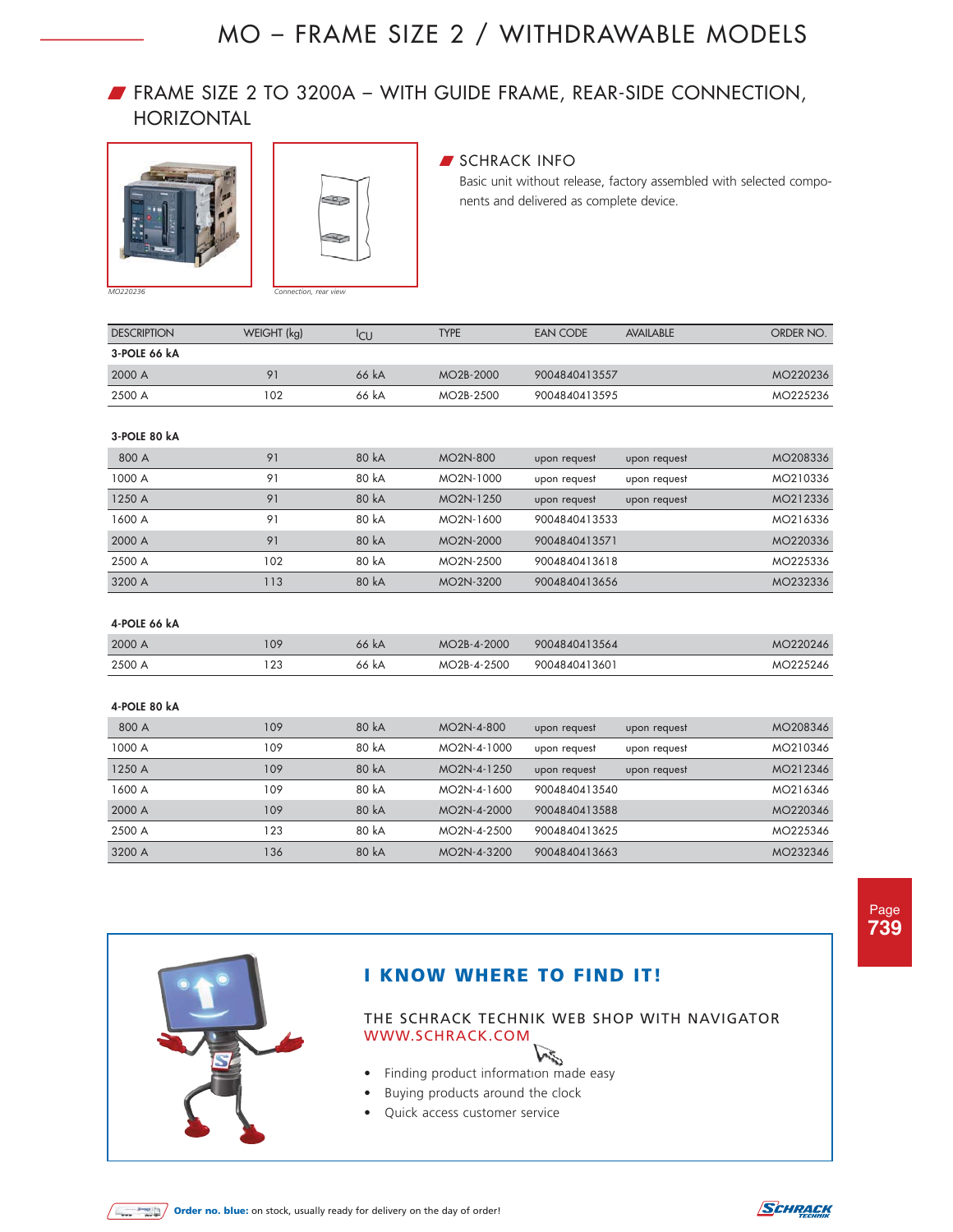## W FRAME SIZE 2 TO 3200A – WITH GUIDE FRAME, REAR-SIDE CONNECTION, VERTICAL





### **SCHRACK INFO**

Basic unit without release, factory assembled with selected components and delivered as complete device.

| <b>DESCRIPTION</b> | WEIGHT (kg) | <b>I</b> CU | <b>TYPE</b>     | <b>EAN CODE</b> | <b>AVAILABLE</b> | ORDER NO. |
|--------------------|-------------|-------------|-----------------|-----------------|------------------|-----------|
| 3-POLE 66 kA       |             |             |                 |                 |                  |           |
| 2000 A             | 91          | 66 kA       | MO2B-2000       | upon request    | upon request     | MO220237  |
| 2500 A             | 102         | 66 kA       | MO2B-2500       | upon request    | upon request     | MO225237  |
|                    |             |             |                 |                 |                  |           |
| 3-POLE 80 kA       |             |             |                 |                 |                  |           |
| 800 A              | 91          | 80 kA       | <b>MO2N-800</b> | upon request    | upon request     | MO208337  |
| 1000 A             | 91          | 80 kA       | MO2N-1000       | upon request    | upon request     | MO210337  |
| 1250 A             | 91          | 80 kA       | MO2N-1250       | upon request    | upon request     | MO212337  |
| 1600 A             | 91          | 80 kA       | MO2N-1600       | upon request    | upon request     | MO216337  |
| 2000 A             | 91          | 80 kA       | MO2N-2000       | upon request    | upon request     | MO220337  |
| 2500 A             | 102         | 80 kA       | MO2N-2500       | upon request    | upon request     | MO225337  |
| 3200 A             | 113         | 80 kA       | MO2N-3200       | upon request    | upon request     | MO232337  |
|                    |             |             |                 |                 |                  |           |
| 4-POLE 66 kA       |             |             |                 |                 |                  |           |
| 2000 A             | 109         | 66 kA       | MO2B-4-2000     | upon request    | upon request     | MO220247  |
| 2500 A             | 123         | 66 kA       | MO2B-4-2500     | upon request    | upon request     | MO225247  |
|                    |             |             |                 |                 |                  |           |
| 4-POLE 80 kA       |             |             |                 |                 |                  |           |
| 800 A              | 109         | 80 kA       | MO2N-4-800      | upon request    | upon request     | MO208347  |
| 1000 A             | 109         | 80 kA       | MO2N-4-1000     | upon request    | upon request     | MO210347  |
| 1250 A             | 109         | 80 kA       | MO2N-4-1250     | upon request    | upon request     | MO212347  |
| 1600 A             | 109         | 80 kA       | MO2N-4-1600     | upon request    | upon request     | MO216347  |

2000 A 109 80 kA MO2N-4-2000 upon request upon request MO220347 2500 A 123 80 kA MO2N-4-2500 upon request upon request MO225347 3200 A 136 80 kA MO2N-4-3200 upon request upon request MO232347

| ۰ |  |
|---|--|
|   |  |



### **I KNOW WHERE TO FIND IT!**

- Access technical product information at any time and from everywhere
- See availability and price immediately
- Order desired products easily

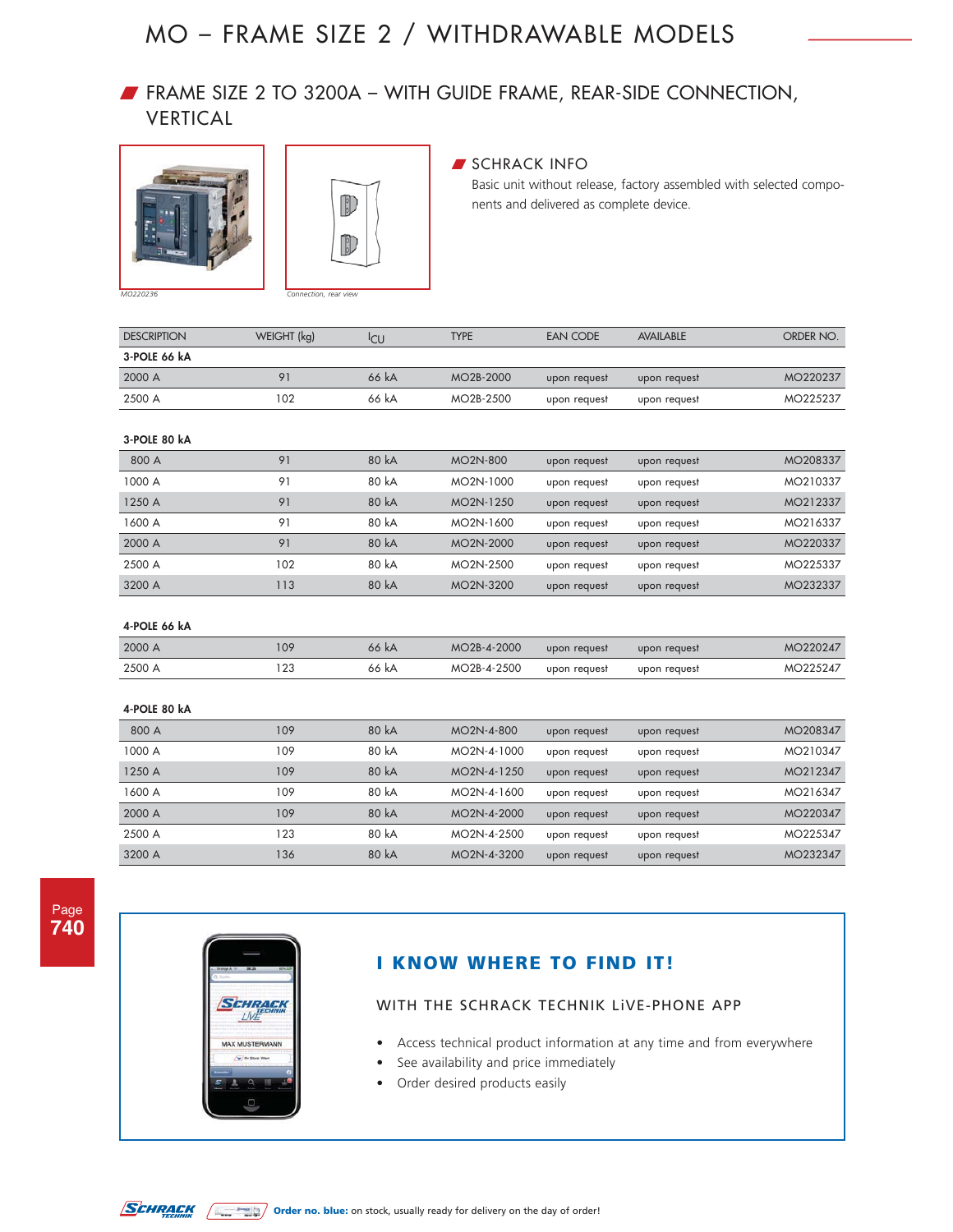### W FRAME SIZE 2 TO 3200A – WITH GUIDE FRAME AND CONNECTING FLANGE





### **SCHRACK INFO**

Basic unit without release, factory assembled with selected components and delivered as complete device.

| <b>DESCRIPTION</b> | WEIGHT (kg) | <b>CU</b> | <b>TYPE</b>            | EAN CODE     | <b>AVAILABLE</b> | ORDER NO. |
|--------------------|-------------|-----------|------------------------|--------------|------------------|-----------|
| 3-POLE 66 kA       |             |           |                        |              |                  |           |
| 2000 A             | 91          | 66 kA     | MO <sub>2</sub> B-2000 | upon request | upon request     | MO220238  |
| 2500 A             | 102         | 66 kA     | MO2B-2500              | upon request | upon request     | MO225238  |
|                    |             |           |                        |              |                  |           |

#### **3-POLE 80 kA**

| 800 A  | 91  | 80 kA | MO <sub>2</sub> N-800  | upon request | upon request | MO208338 |
|--------|-----|-------|------------------------|--------------|--------------|----------|
| 1000 A | 91  | 80 kA | MO2N-1000              | upon request | upon request | MO210338 |
| 1250 A | 91  | 80 kA | MO <sub>2</sub> N-1250 | upon request | upon request | MO212338 |
| 1600 A | 91  | 80 kA | MO2N-1600              | upon request | upon request | MO216338 |
| 2000 A | 91  | 80 kA | MO <sub>2</sub> N-2000 | upon request | upon request | MO220338 |
| 2500 A | 102 | 80 kA | MO2N-2500              | upon request | upon request | MO225338 |
| 3200 A | 113 | 80 kA | MO <sub>2</sub> N-3200 | upon request | upon request | MO232338 |

#### **4-POLE 66 kA**

| 2000 A | 109 | 66 kA | MO2B-4-2000 | upon request | upon request | MO220248 |
|--------|-----|-------|-------------|--------------|--------------|----------|
| 2500 A |     | 66 kA | MO2B-4-2500 | upon request | upon request | MO225248 |

#### **4-POLE 80 kA**

| 800 A  | 109 | 80 kA | MO <sub>2N</sub> -4-800  | upon request | upon request | MO208348 |
|--------|-----|-------|--------------------------|--------------|--------------|----------|
| 1000 A | 109 | 80 kA | MO <sub>2</sub> N-4-1000 | upon request | upon request | MO210348 |
| 1250 A | 109 | 80 kA | MO <sub>2</sub> N-4-1250 | upon request | upon request | MO212348 |
| 1600 A | 109 | 80 kA | MO <sub>2</sub> N-4-1600 | upon request | upon request | MO216348 |
| 2000 A | 109 | 80 kA | MO <sub>2N</sub> -4-2000 | upon request | upon request | MO220348 |
| 2500 A | 123 | 80 kA | MO <sub>2N</sub> -4-2500 | upon request | upon request | MO225348 |
| 3200 A | 136 | 80 kA | MO <sub>2</sub> N-4-3200 | upon request | upon request | MO232348 |



### **I KNOW WHERE TO FIND IT!**

- Finding product information made easy
- Buying products around the clock
- Quick access customer service



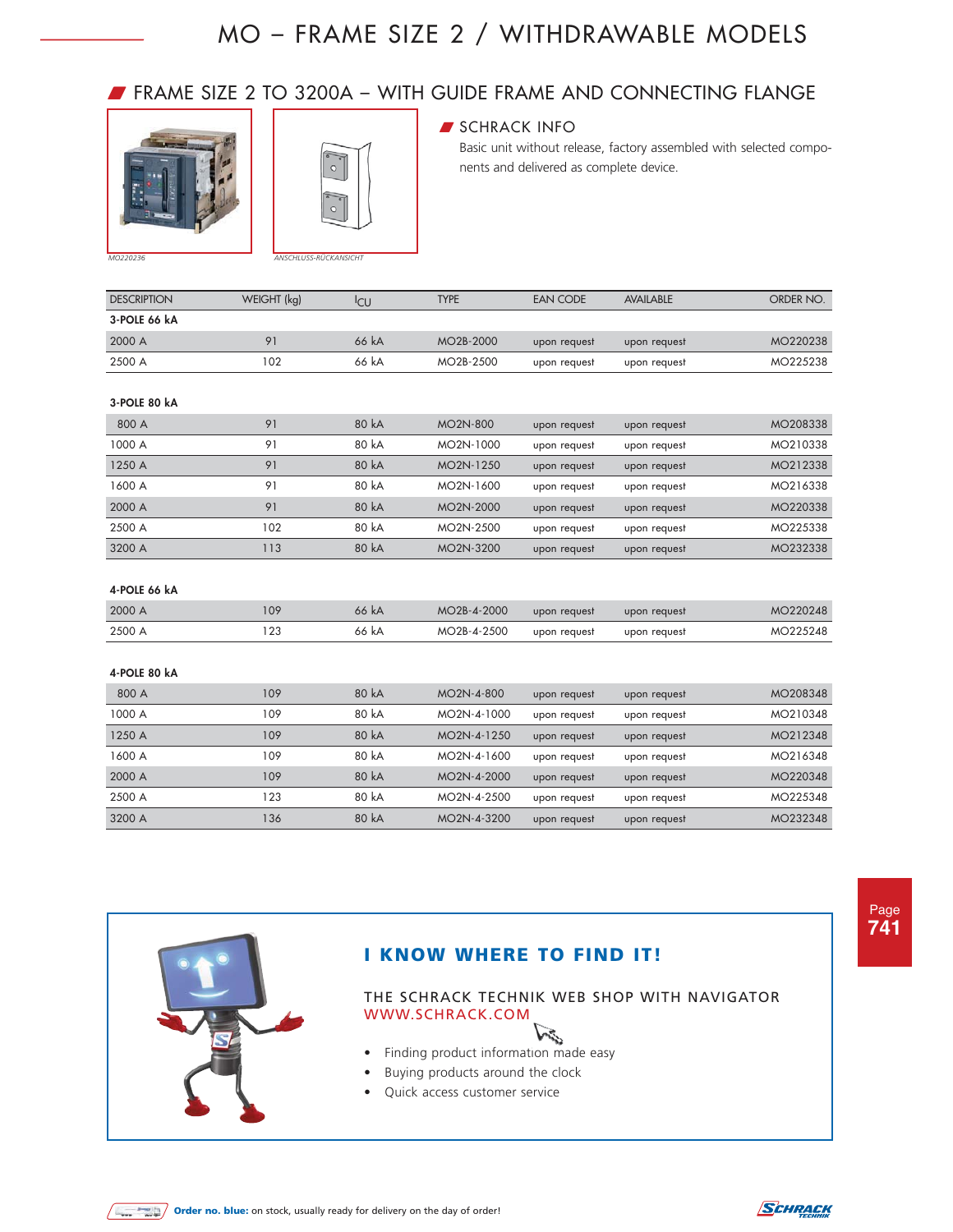## W FRAME SIZE 3 TO 6300A – WITHOUT GUIDE FRAME



### **SCHRACK INFO**

Basic unit without release, factory assembled with selected components and delivered as complete device. Replacement switch for existing frames. The nominal current must be appropriate for the guide frame.

| <b>DESCRIPTION</b> | WEIGHT (kg) | <sup>I</sup> CU | <b>TYPE</b> | EAN CODE     | <b>AVAILABLE</b> | ORDER NO. |
|--------------------|-------------|-----------------|-------------|--------------|------------------|-----------|
| 3-POLE 100 kA      |             |                 |             |              |                  |           |
| 4000 A             | 88          | 100 kA          | MO3H-4000   | upon request | upon request     | MO340435  |
| 5000 A             | 88          | 100 kA          | MO3H-5000   | upon request | upon request     | MO350435  |
| 6300 A             | 96          | 100 kA          | MO3H-6300   | upon request | upon request     | MO363435  |

#### **4-POLE 100 kA**

| 4000 A | 106 | 100 kA | MO3H-4-4000 | upon request | upon request | MO340445 |
|--------|-----|--------|-------------|--------------|--------------|----------|
| 5000 A | 106 | 100 kA | MO3H-4-5000 | upon request | upon request | MO350445 |
| 6300 A | 108 | 100 kA | MO3H-4-6300 | upon request | upon request | MO363445 |

#### **FRAME**

Guide frame for frame size 3 upon request

### W FRAME SIZE 3 TO 6300A – WITH GUIDE FRAME, REAR-SIDE CONNECTION, HORIZONTAL





### **SCHRACK INFO**

Basic unit without release, factory assembled with selected components and delivered as complete device.

| <b>DESCRIPTION</b> | WEIGHT (kg) | <sup>I</sup> CU | <b>TYPE</b> | <b>EAN CODE</b> | <b>AVAILABLE</b> | ORDER NO. |
|--------------------|-------------|-----------------|-------------|-----------------|------------------|-----------|
| 3-POLE 100 kA      |             |                 |             |                 |                  |           |
| 4000 A             | 148         | 100 kA          | MO3H-4000   | upon request    | upon request     | MO340436  |
| 5000 A             | 148         | 100 kA          | MO3H-5000   | upon request    | upon request     | MO350436  |
| 6300 A             | 160         | 100 kA          | MO3H-6300   | upon request    | upon request     | MO363436  |
|                    |             |                 |             |                 |                  |           |
| 4-POLE 100 kA      |             |                 |             |                 |                  |           |
| 4000 A             | 190         | 100 kA          | MO3H-4-4000 | upon request    | upon request     | MO340446  |
| 5000 A             | 190         | 100 kA          | MO3H-4-5000 | upon request    | upon request     | MO350446  |
| 6300 A             | 227         | 100 kA          | MO3H-4-6300 | upon request    | upon request     | MO363446  |
|                    |             |                 |             |                 |                  |           |